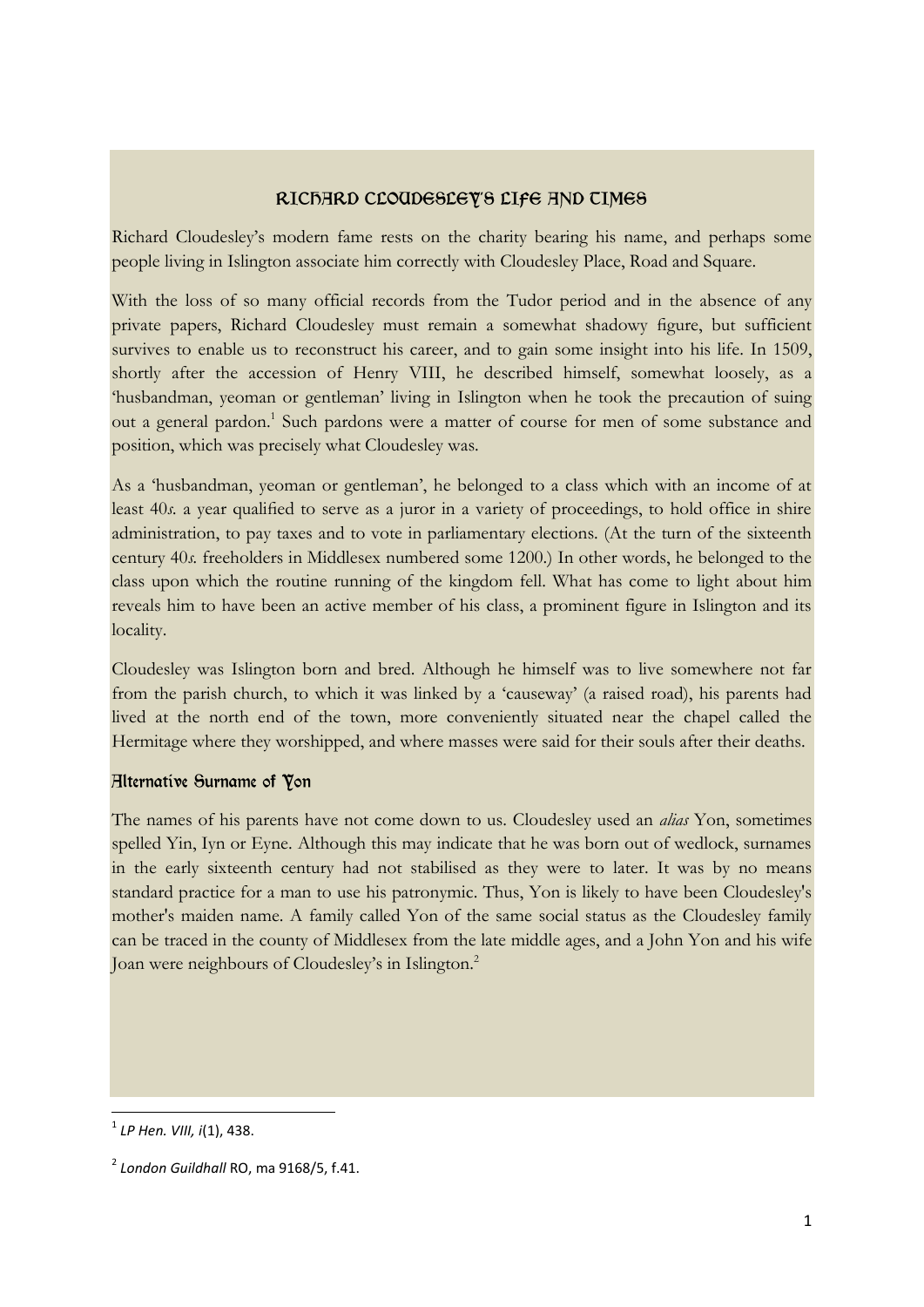Cloudesley had two brothers. Thomas Cloudesley *alias* Yon of Islington outlived him by some four years when the administration of his goods was granted to his 'natural' brother John, who survived until 1527.<sup>3</sup> (At first sight the use of the adjective 'natural' seems to support the

possibility of illegitimacy, but in sixteenth-century usage it served to distinguish men born of the same parents from their brothers-in-law, both of whom were called simply 'brother'.) At the time that the Cloudesleys and Yons lived in Islington it was a predominantly agricultural community with a population of nearly 500.<sup>4</sup>

### Cloudesley as "Constable"

Cloudesley was probably born in the reign of Edward IV (l46l-83). He must have been at least 21 when he was appointed one of the constables for Islington. Constables were minor officials responsible for the routine maintenance of law and order. ln 1494, while executing his duties as constable, he killed William Lloyd of Islington, gentleman, in self-defence, and for this reason he briefly surrendered himself into the Marshalsea prison in Southwark, pending his exoneration by John Elryngton, one of the coroners for Middlesex, and its acceptance by Chief Justice Hussey. Subsequently, on 24th October 1494, Henry Vll granted him a pardon for this unfortunate episode.<sup>5</sup>

Ten years later, in 1504, Cloudesley was one of a number of men accused by Richard Walker, the son and heir of a London grocer, of depriving him of his inheritance. Walker, who was under

age, had parted with land in Islington and elsewhere, and then regretted it.<sup>6</sup> Sometime, in the following 12 years, Cloudesley, together with two other men, was accused of preventing William Gibson from entering into 31 acres of wood, meadow and pasture in Islington, in what looks like a collusive action to establish Gibson's title to the property.<sup>7</sup> None of these matters seems to have harmed his career.

### **Hppointed "**Gscheator"

In the autumn of 1513, he was appointed escheator for Middlesex, with responsibility for

arture Firtue 16 2110 P

**.** 

<sup>3</sup> *London Guildhall* RO, ms 9168/7. ff. 24, 227.

<sup>4</sup> *London and Middlesex Chantry Certificates (*London Record Society xvi, 1980), 62.

<sup>5</sup> PRO, C 66/576. 10(30) calendared CPR, 1494-1509, p.7.

<sup>6</sup> PR0, C1/313/25.

 $7$  PRO, C54/364, m. 50 calendared CFR, 1500-1509, p.113.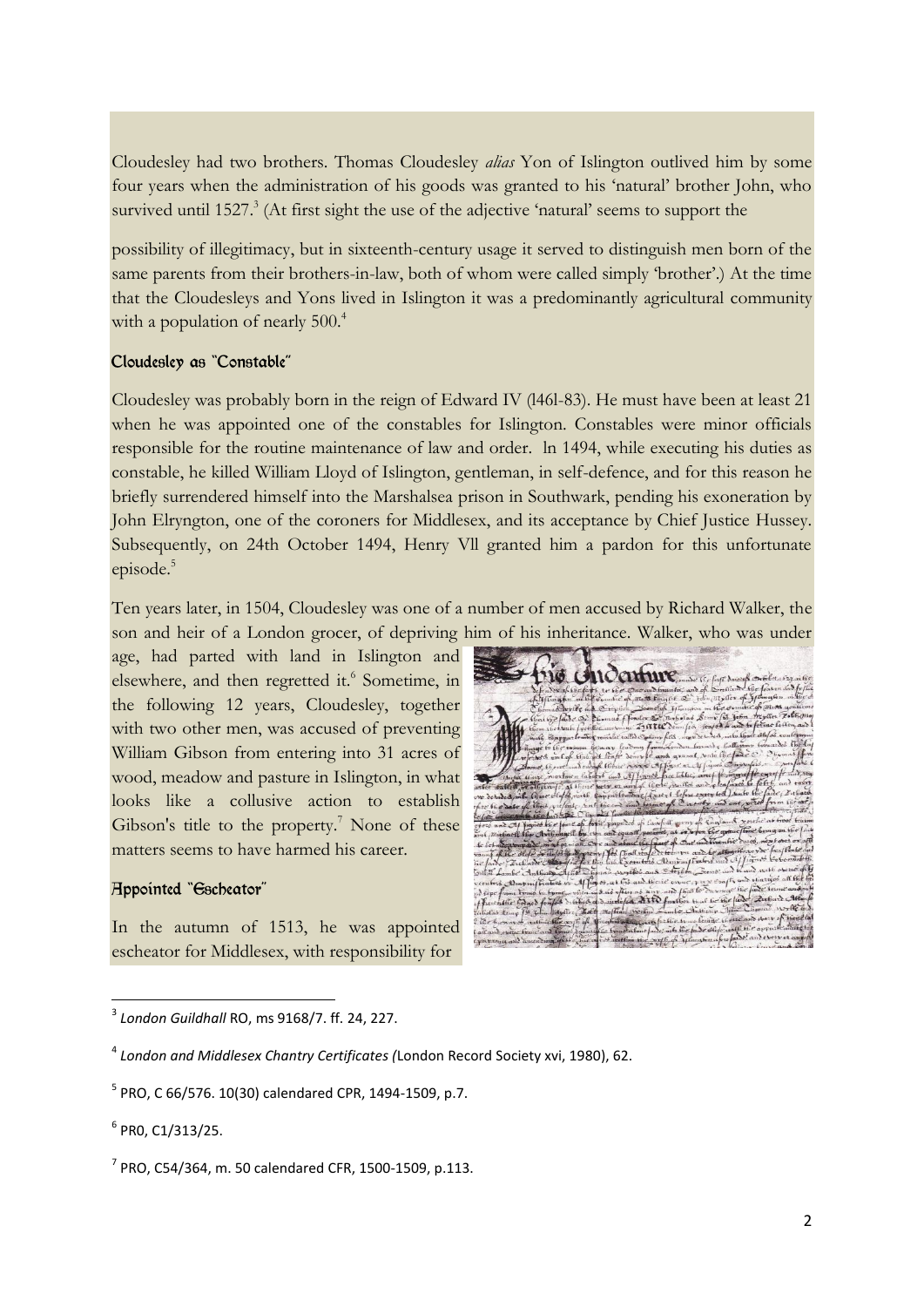collecting dues owed to the King.<sup>8</sup> This marked him out as a man well regarded by the crown and his neighbours. It was an important, initial step in the work of administering Middlesex.

Late Marriage Cloudesley's advancement was cut short by his death in 1518 (when he was probably approaching 50). This seems to have been unexpected. It occurred shortly after his marriage to one Alice, whose maiden name has not been established. On 7th January 1518 he acquired from Sir William Sandys a 'mese' (house) and 30 acres of meadow in Holloway which he had previously held by copyhold from Sandys as lord of the manor of Barnsbury. This land, Alice later implied, was to have been settled on her.<sup>9</sup> A week later, over the space of three consecutive days from the 13th, Cloudesley made his will and testament.<sup>10</sup> This was standard procedure on marriage, and his will gives no hint of illness, only the conventional assertions of the testator being clear of mind and of good memory.

# Drobate of *Will*

However, within two months he was dead. On 18th March 1518, Richard Hawkes, one of the executors, exhibited Cloudesley's will in the London commissary court and together with Robert Myddelton, Thomas Wylkinson, John Wylson and Robert Assheton testified to its authenticity. Hawkes was granted probate.<sup>11</sup> On 18th May he reappeared in the court with a copy of the inventory of Cloudesley's possessions (unfortunately lost).<sup>12</sup>

After leaving his soul to 'Almighty God, my Creator and Saviour, to His most blessed Mother Saint Mary and to all the Holy Company of Heaven', Cloudesley asked to be buried in the churchyard at Islington near the grave of his parents, and for five marks (£3 6*s.* 8*d.*) to be distributed in pence to the poor attending his funeral. More unusually, in an age when gravestones were rare, he asked for 'a stone to be laid over me on my grave, the price five marks'.<sup>13</sup> He left the friars from the four London friaries  $\zeta$ 4 for escorting his body to Islington church for burial, and the highly respected Franciscan Observants from Greenwich  $£2$  for

 $^{9}$  PRO, C 1/131/25.

 $10$  London Guildhall RO, ms 9171/0, ff, 75-7.

 $11$  London Guildhall RO, ms 9168/5, f. 17v.

 $12$ London Guildhall RO, ms 9168/5, f. 21.

 $13$  This gravestone was subsequently inscribed '1517', which was the old style date, which remained popular long after the introduction of the new style dates. Cloudesley's will is also dated 13-15 January '1517', but that it was made in 1518 is made clear from the reference immediately following to it being the ninth year of the reign of Henry VIII, which ran from 22<sup>nd</sup> April 1517 to 22<sup>nd</sup> April 1518.

**<sup>.</sup>** 8 *LP Hen. VIII*, i(1), g. 2484(17); *List of Escheators for England and Wales* (List and Index Society lxxii).\*\*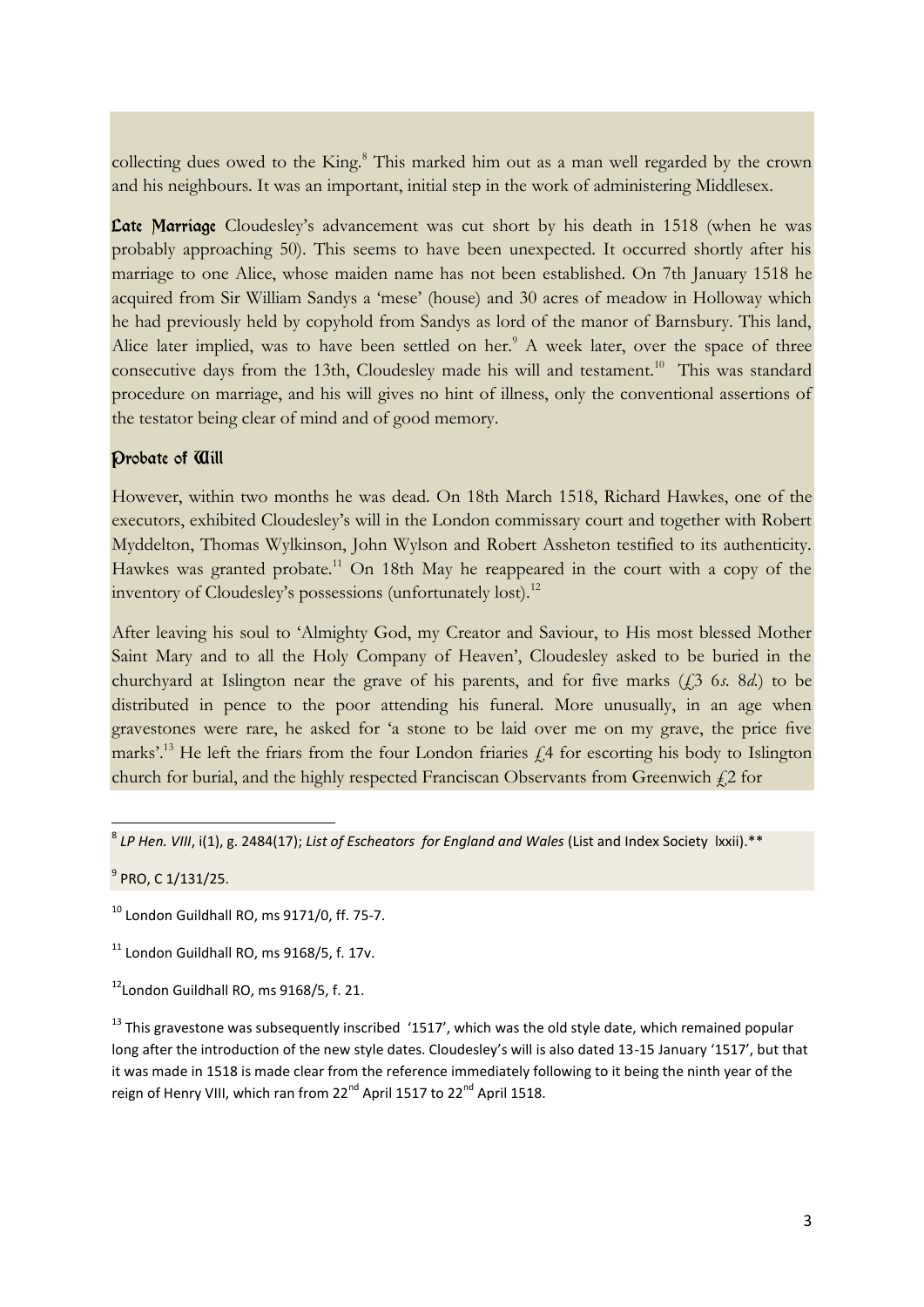singing a solemn *dirige* and mass. (He also gave the nuns of St Mary's, Clerkenwell, £2 for singing a *placebo*, *dirige* and a requiem mass.) He provided at Islington for 1000 masses to be said for his soul.

He also allowed for masses to be said at his month's mind, that is the commemoration of his death one month after his decease, and for obits, that is masses for his soul, to be said monthly for a year, and thereafter for annual obit, as well as for masses to be said at the Islington Hermitage. He also left the brotherhood of Jesus (attached to the parish church) 26*s.* 8*d.* a year towards maintaining the mass of Jesus at Islington, on condition the fraternity caused a trental of masses (a set of thirty masses to be said on one day or within a given period) to be said for his soul. Finally, he endowed a priest at the Scala Celi (the Ladder to Heaven) at the Savoy Hospital to sing for him for a year. (In his elaborate and costly arrangements for his funeral and for the transition of his soul through Purgatory, Cloudesley was the embodiment of late medieval piety, soon to be swept away at the Reformation.)

In addition to these provisions, he left torches to be burnt in his memory at Islington and in the adjoining parishes of St James's Clerkenwell, St Pancras Kentish Town, Hornsey, Finchley, Friern Barnet and Hampstead, where he was a familiar figure. He gave small sums to the parish priests there to pray for him openly at divine service on Sunday and to exhort their congregations to do the same. As was customary he left token sums to his parish church, St John's priory Clerkenwell (the most important religious foundation in the locality), the prisons in London (Newgate) and in Southwark (King's Bench and the Marshalsea), the



St John's Priory Clerkenwell

lunatic asylum at the London Bethlehem and the leper hospital in Highgate, where in return the lepers were expected to remember him while saying rosary.

He also donated clothes to the indigent, the gowns for the recipients in Islington to have the name of Jesus on them for men and the name of Mary for women: he prohibited the beneficiaries from selling or pawning their gowns. In an age where road maintenance was the responsibility of the parishes through which the roads passed, and could be burdensome to the local communities, he provided  $£20$  for the repair of Holloway Road, and if that was insufficient a further  $f(20)$ . He set aside 14 acres called Stoney Fields in Islington, the revenue from which was to be administered by six men chosen annually to pay for the masses, obits and charitable distributions in perpetuity. (His munificence exceeded the donations made on average by his social peers, and suggests that not only did he die well off, but also he had no children to provide for.)

With the exception of two leases granted to Robert Myddelton and John Bucton, Cloudesley ordered the sale of the rest of his property in Barnsbury, Islington and Clerkenwell, the proceeds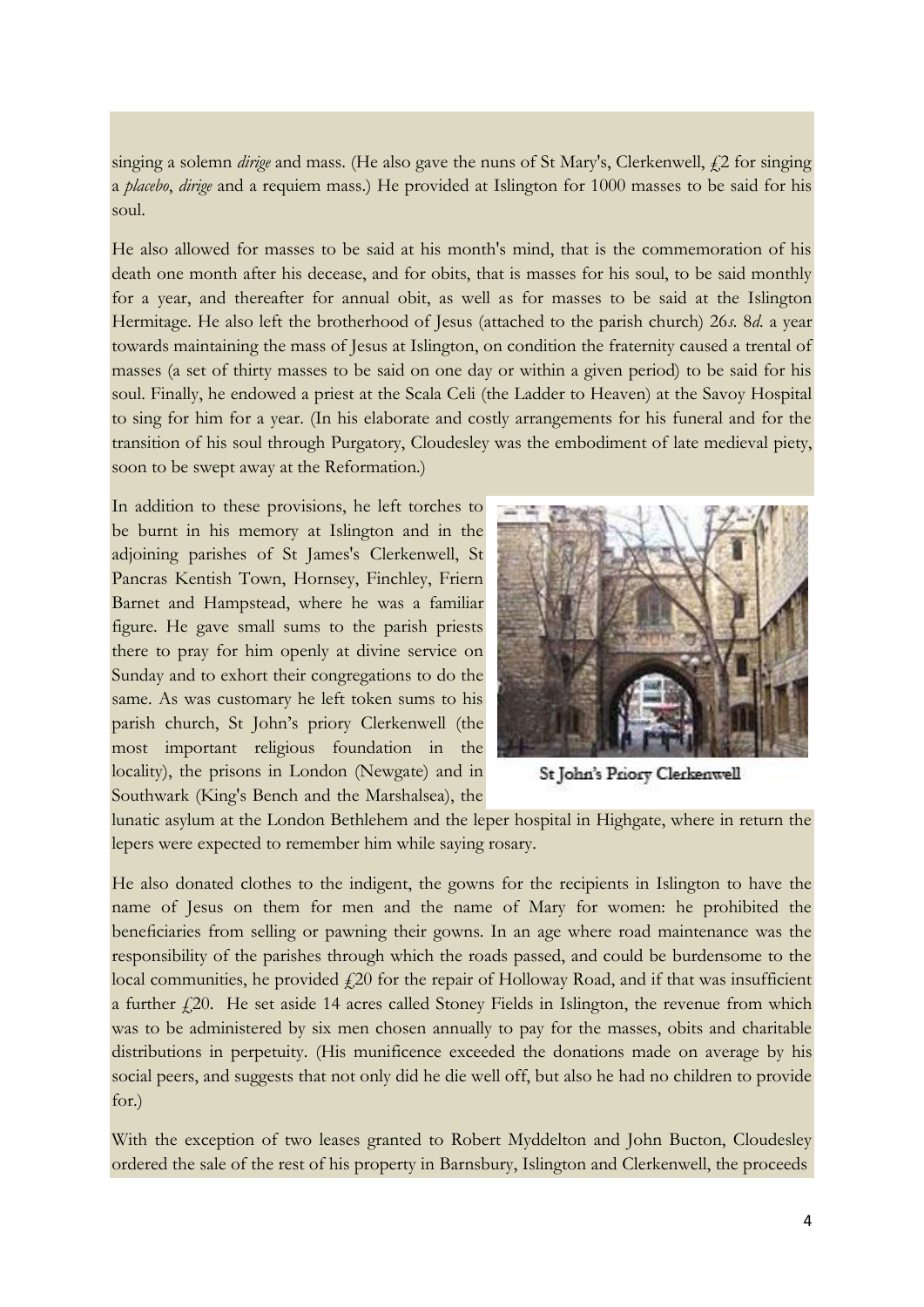being left to St John's priory or the London Charterhouse. Almost as an afterthought, he remembered his brothers  $(f_1 10 a piece)$ , his wife ('the lease of my house that I now dwell in') and asked for his debts to be settled. As 'special executors' he named Thomas Docwra,<sup>14</sup> the prior of St John's Clerkenwell, Sir Thomas Lovell,<sup>15</sup> treasurer of the royal Household, Sir John Fyneux,<sup>16</sup> chief justice, John More,<sup>17</sup> a King's serjeant, Bartholomew Westby, Richard Hawkes and Thomas Roberts. It was standard practice of men of Cloudesley's rank to name local magnates and bigwigs as supervisors of their wills, and thus the appearance of figures such as Docwra, Lovell, Fyneux and More denotes little beyond business acquaintance. The bulk of the work executing the will fell on Hawkes and Roberts.

#### **Midow Remarries**

After Cloudesley's death, his widow Alice married Henry Lodesman who lived in Clerkenwell, and who in 1524 was assessed for tax on goods worth  $\dot{\mu}$  40.<sup>18</sup> Alice Lodesman alleged (correctly) that as Cloudesley's widow she was entitled to a third of his estate. Unfortunately, the outcome of the lawsuit she brought in the court of Chancery is not known. Nor are any of the details of the settlement made on her on marriage to Cloudesley, which are likely to have been sufficient to meet the legal requirement for her provision after her husband's death: they may also have been conditional upon her not remarrying.

#### Confiscation by the Crown

1

Under the Act of 1548 dissolving religious foundations (1 Edw. V1, c. 14), Cloudesley's endowments passed to the crown. Later in the same year a receiver for the Court of Augmentations (the court responsible for the administration of former ecclesiastical property) noted under Islington:

*Obit and Jesus Brotherhood*: a close of 12 acres, bequeathed by Richard Cloudesley and now tenanted by Walter Coyny at the rate of  $\frac{1}{2}$  a year. Of which,  $\frac{1}{2}$  obit, including a distribution of

<sup>&</sup>lt;sup>14</sup> Sir Thomas Docwra was constantly being used by Henry VII and Henry VIII for various tasks but his possession of firm administrative qualities is shown by his role of Prior of the Knights of St John of Jerusalem based at Clerkenwell, a post he held for 25 years.

<sup>&</sup>lt;sup>15</sup> Sir Thomas Lovell had previously been executor of Cecilia Duchess of York (1494), Lady Margaret, Countess of Richmond, and founder of St John's College in Cambridge, Henry VII, Sir Thomas Brandon, the Earl of Oxford (1512) and Sir Robert Sheffield, Lord Mayor of London (1514).

<sup>&</sup>lt;sup>16</sup> Sir John Fyneux had also been an executor of Henry VII and had performed the same role for Cardinal Morton (1500). His early experience in property management had been recognised in his native Kent. In his 30s he had been steward of 129 manors at the same time.

<sup>&</sup>lt;sup>17</sup> Sir John More, like his father before him and also his more famous son Sir Thomas More, had been trained as a lawyer in Lincoln's Inn, becoming a serjeant (the early version of a QC) in 1503 and a judge by 1518.

 $^{18}$ PRO, C1/425/50; E 179/141/113, nos 1.6.